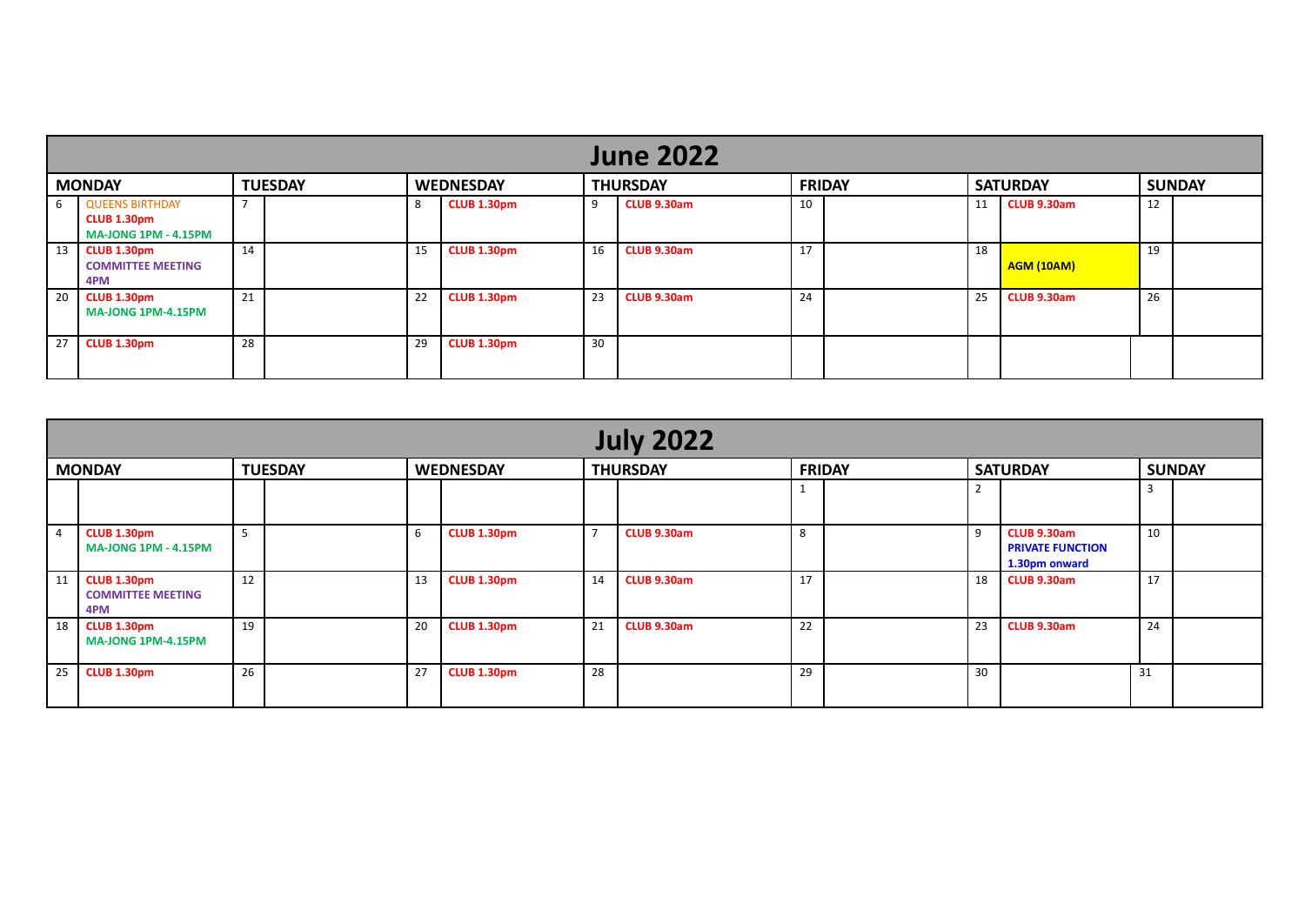|               | <b>August 2022</b>                                    |                |  |                  |                    |                 |                    |               |                                              |                 |             |               |  |  |  |
|---------------|-------------------------------------------------------|----------------|--|------------------|--------------------|-----------------|--------------------|---------------|----------------------------------------------|-----------------|-------------|---------------|--|--|--|
| <b>MONDAY</b> |                                                       | <b>TUESDAY</b> |  | <b>WEDNESDAY</b> |                    | <b>THURSDAY</b> |                    | <b>FRIDAY</b> |                                              | <b>SATURDAY</b> |             | <b>SUNDAY</b> |  |  |  |
|               | CLUB 1.30pm<br><b>MA-JONG 1PM - 4.15PM</b>            | h<br>∠         |  | 3                | CLUB 1.30pm        | 4               | <b>CLUB 9.30am</b> |               | <b>Tournament Managers</b><br>Course 9am-4pm | 6               | CLUB 9.30am |               |  |  |  |
| 8             | <b>CLUB 1.30pm</b><br><b>COMMITTEE MEETING</b><br>4PM | 9              |  | 10               | CLUB 1.30pm        | 11              | CLUB 9.30am        | 12            |                                              | 13              | CLUB 9.30am | 14            |  |  |  |
| 15            | CLUB 1.30pm<br><b>MA-JONG 1PM-4.15PM</b>              | 16             |  | 17               | CLUB 1.30pm        | 18              | <b>CLUB 9.30am</b> | 19            |                                              | 20              | CLUB 9.30am | 21            |  |  |  |
| 22            | <b>CLUB 1.30pm</b>                                    | 23             |  | 24               | <b>CLUB 1.30pm</b> | 25              | CLUB 9.30am        | 26            |                                              | 27              | CLUB 9.30am | 28            |  |  |  |
| 29            | <b>CLUB 1.30pm</b>                                    | 30             |  | 31               | <b>CLUB 1.30pm</b> |                 |                    |               |                                              |                 |             |               |  |  |  |

|                 | <b>September 2022</b>                                 |                |  |                  |                    |    |                 |               |  |                 |             |    |               |  |  |
|-----------------|-------------------------------------------------------|----------------|--|------------------|--------------------|----|-----------------|---------------|--|-----------------|-------------|----|---------------|--|--|
| <b>MONDAY</b>   |                                                       | <b>TUESDAY</b> |  | <b>WEDNESDAY</b> |                    |    | <b>THURSDAY</b> | <b>FRIDAY</b> |  | <b>SATURDAY</b> |             |    | <b>SUNDAY</b> |  |  |
|                 |                                                       |                |  |                  |                    |    | CLUB 9.30am     |               |  | 3               | CLUB 9.30am | 4  |               |  |  |
|                 | <b>CLUB 1.30pm</b><br><b>COMMITTEE MEETING</b><br>4PM | 6              |  | 7                | <b>CLUB 1.30pm</b> | 8  | CLUB 9.30am     |               |  | 10              | CLUB 9.30am | 11 |               |  |  |
| 12 <sup>1</sup> | <b>CLUB 1.30pm</b><br><b>MA-JONG 1PM-4.15PM</b>       | 13             |  | 14               | CLUB 1.30pm        | 15 | CLUB 9.30am     | 16            |  | 17              | CLUB 9.30am | 18 |               |  |  |
| 19              | <b>CLUB 1.30pm</b>                                    | 20             |  | 21               | <b>CLUB 1.30pm</b> | 22 | CLUB 9.30am     | 23            |  | 24              | CLUB 9.30am | 25 |               |  |  |
| 26              | <b>CLUB 1.30pm</b>                                    | 27             |  | 28               | <b>CLUB 1.30pm</b> | 29 | CLUB 9.30am     | 30            |  |                 |             |    |               |  |  |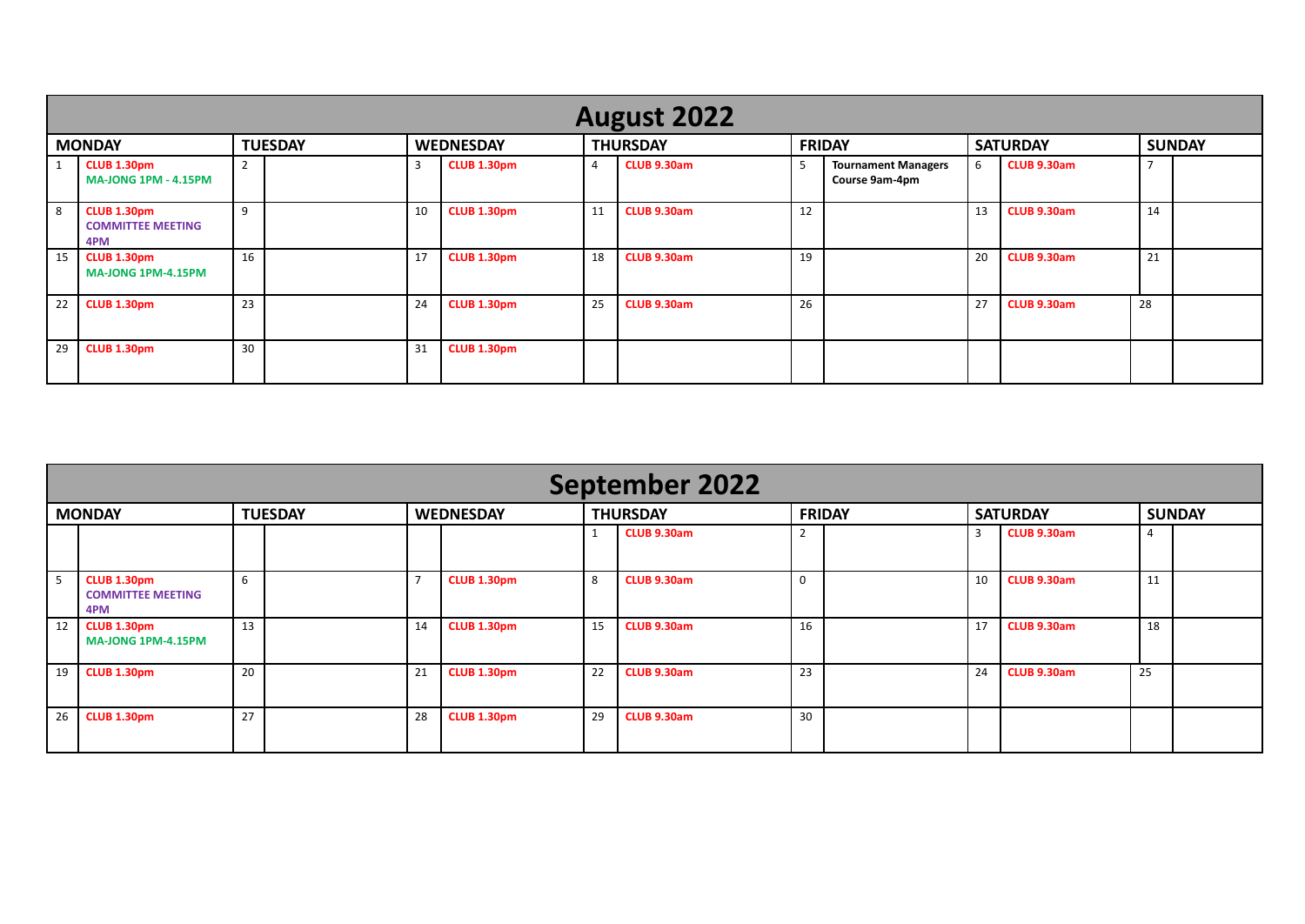|    | October 2022                                          |                |  |           |                    |    |                 |               |  |                 |             |                |  |  |  |
|----|-------------------------------------------------------|----------------|--|-----------|--------------------|----|-----------------|---------------|--|-----------------|-------------|----------------|--|--|--|
|    | <b>MONDAY</b>                                         | <b>TUESDAY</b> |  | WEDNESDAY |                    |    | <b>THURSDAY</b> | <b>FRIDAY</b> |  | <b>SATURDAY</b> |             | <b>SUNDAY</b>  |  |  |  |
|    |                                                       |                |  |           |                    |    |                 |               |  | 1               | CLUB 9.30am | $\overline{2}$ |  |  |  |
| 3  | <b>CLUB 1.30pm</b><br><b>COMMITTEE MEETING</b><br>4PM | $\overline{4}$ |  | 5         | <b>CLUB 1.30pm</b> | 6  | CLUB 9.30am     | -             |  | 8               | CLUB 9.30am | 9              |  |  |  |
| 10 | <b>CLUB 1.30pm</b><br><b>MA-JONG 1PM-4.15PM</b>       | 11             |  | 12        | <b>CLUB 1.30pm</b> | 13 | CLUB 9.30am     | 14            |  | 15              | CLUB 9.30am | 16             |  |  |  |
| 17 | <b>CLUB 1.30pm</b>                                    | 18             |  | 19        | <b>CLUB 1.30pm</b> | 20 | CLUB 9.30am     | 21            |  | 22              | CLUB 9.30am | 23             |  |  |  |
| 24 | <b>CLUB 1.30pm</b><br><b>LABOUR DAY</b>               | 25             |  | 26        | <b>CLUB 1.30pm</b> | 27 | CLUB 9.30am     | 28            |  | 29              | CLUB 9.30am | 30             |  |  |  |
| 31 | <b>CLUB 1.30pm</b>                                    |                |  |           |                    |    |                 |               |  |                 |             |                |  |  |  |

|                | <b>November 2022</b>                           |                |  |                  |                    |    |                 |               |  |    |                 |               |  |  |  |
|----------------|------------------------------------------------|----------------|--|------------------|--------------------|----|-----------------|---------------|--|----|-----------------|---------------|--|--|--|
| <b>MONDAY</b>  |                                                | <b>TUESDAY</b> |  | <b>WEDNESDAY</b> |                    |    | <b>THURSDAY</b> | <b>FRIDAY</b> |  |    | <b>SATURDAY</b> | <b>SUNDAY</b> |  |  |  |
|                |                                                |                |  | $\overline{2}$   | <b>CLUB 1.30pm</b> | 3  | CLUB 9.30am     |               |  | 56 | CLUB 9.30am     | 6             |  |  |  |
| $\overline{7}$ | CLUB 1.30pm<br><b>COMMITTEE MEETING</b><br>4PM | 8              |  | -9               | <b>CLUB 1.30pm</b> | 10 | CLUB 9.30am     | 11            |  | 12 | CLUB 9.30am     | 13            |  |  |  |
| 14             | CLUB 1.30pm<br><b>MA-JONG 1PM-4.15PM</b>       | 15             |  | 16               | <b>CLUB 1.30pm</b> | 17 | CLUB 9.30am     | 18            |  | 19 | CLUB 9.30am     | 20            |  |  |  |
| 21             | <b>CLUB 1.30pm</b>                             | 22             |  | 23               | <b>CLUB 1.30pm</b> | 24 | CLUB 9.30am     | 25            |  | 26 | CLUB 9.30am     | 27            |  |  |  |
| 28             | <b>CLUB 1.30pm</b>                             | 29             |  | 30               | <b>CLUB 1.30pm</b> |    |                 |               |  |    |                 |               |  |  |  |